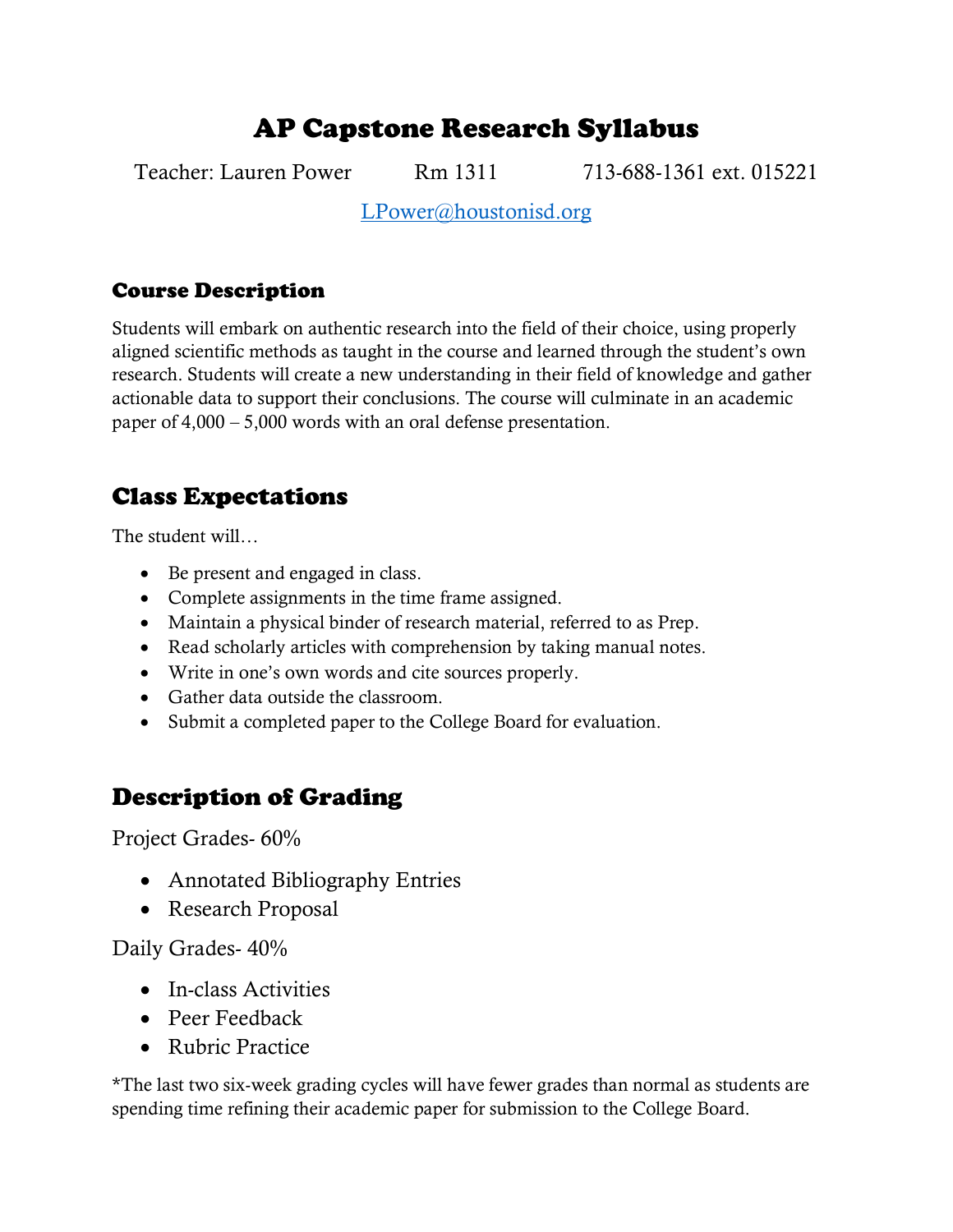### A message on Expert Advisors and Data Gathering:

Depending on the student's topic, the student *may* partner with an expert advisor in their field of research. This includes, but is not limited to, university professors and current adult researchers. It is the student's responsibility to find and make contact with the expert advisor. *All* contact between the student and expert advisor will have the teacher cc'd on the email for monitoring. Furthermore, depending on the student's topic, the student may conduct scientific experiments or gather human action data outside of school. All data gathering and scientific experiments *must* be pre-approved by the school's Institutional Review Board for scientific validity and adverse effects.

## College Credit

As of right now, there is no current agreement with Texas Public Universities on providing credit for a specific course relating to AP Research. However, students who receive a qualifying score (3+) on AP Seminar & AP Research, as well as four other AP courses of any kind, will receive a distinguished diploma upon high school graduation. This can be used to set apart your college application for entry into higher-tier colleges. Also, several universities, including Texas Tech, are offering scholarships for this distinguished capstone diploma. Students may also use their academic paper to petition credit for their field of study. For example, a student with a completed paper on Art History research may submit their paper to the Dean of Liberal Arts to receive college credit in Art History. This can also apply to papers written on Chemistry being used to gain college credit in Chem 101, for instance. Those credits are done by the student initiating contact with their college's Dean. Lastly, skills learned in this course will help students more adequately prepare for college as they will learn collegiate writing and academic research skills.

## Plagiarism Policy

Students will be tasked with writing a 10-15 page paper. Any words that directly quote *or paraphrase* a source that is not from the student, MUST be cited. The resource TurnItIn.Com will be used regularly to check the authenticity and citation of student work. If a student is found to have copied or plagiarized a source without any type of citation, the student will be reported to College Board under the Capstone Plagiarism Policy, and to campus administration. Plagiarism can be cutting and pasting words from another source without citation or paraphrasing the ideas and methods of a source without citation credit. Students will not be penalized for citing a source *incorrectly.*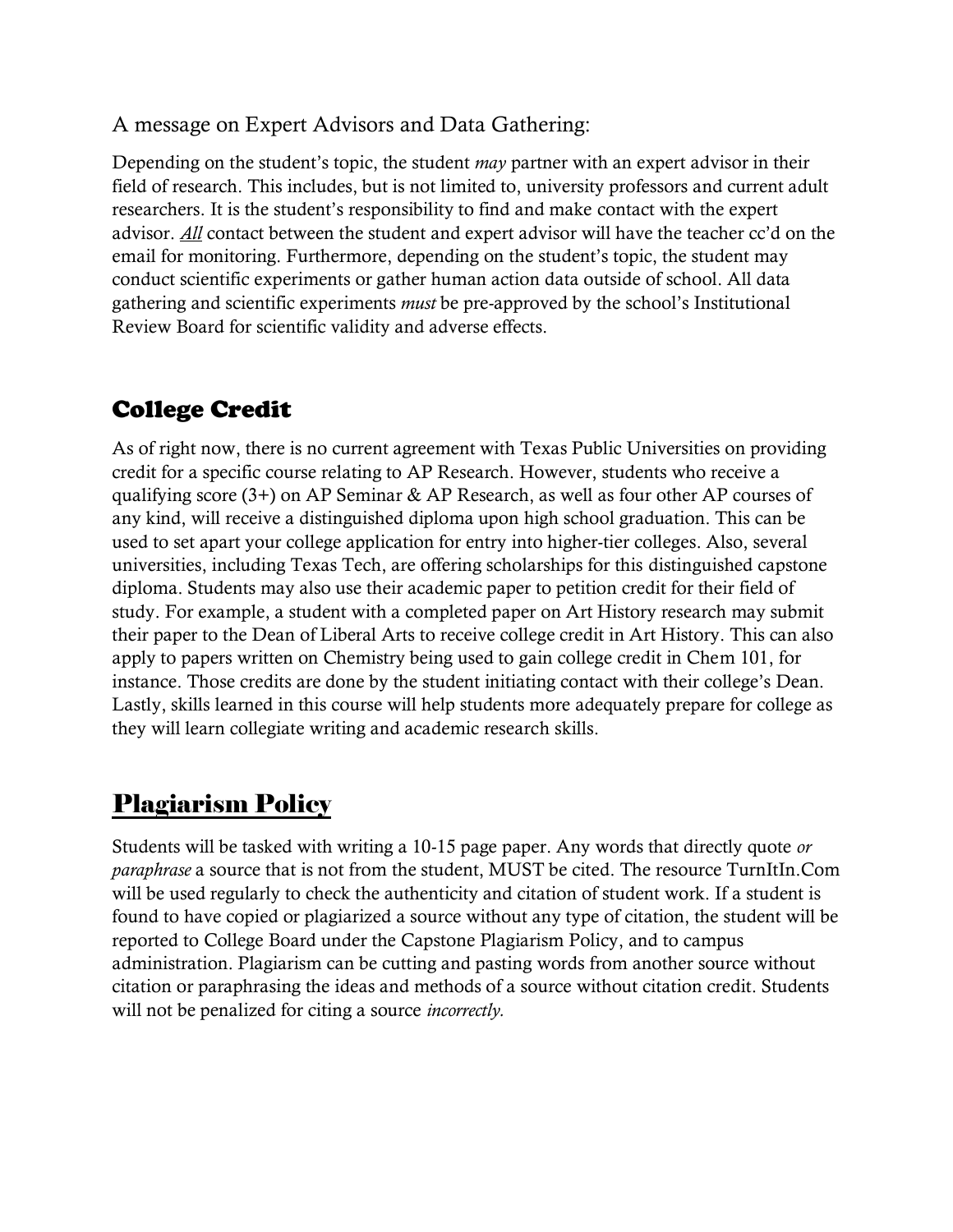#### **Unit Calendar by Month**

#### **September: Learning the Course**

- Big R Research
- Rubric & Paper samples
- How to read scientific research papers- content & note-taking
- Topic exploration
- 2 Sources

#### **October: Research Question**

- Topic and RQ Finalization
- Ethics
- Annotated Bibliography
- 5 Sources

#### **November: Method**

- Multiple perspectives of sources
- Poster Project
- Method Design & Approval
- 5 Sources

#### **December: Literature Review**

- Writing the paper- Lit Review (Final Exam)
- 3 Sources

#### **January: Gathering Data**

- Writing context and method
- Implement method & gather data (outside of class)
- Presentation Practice

#### **February: Results**

• Finish gathering data